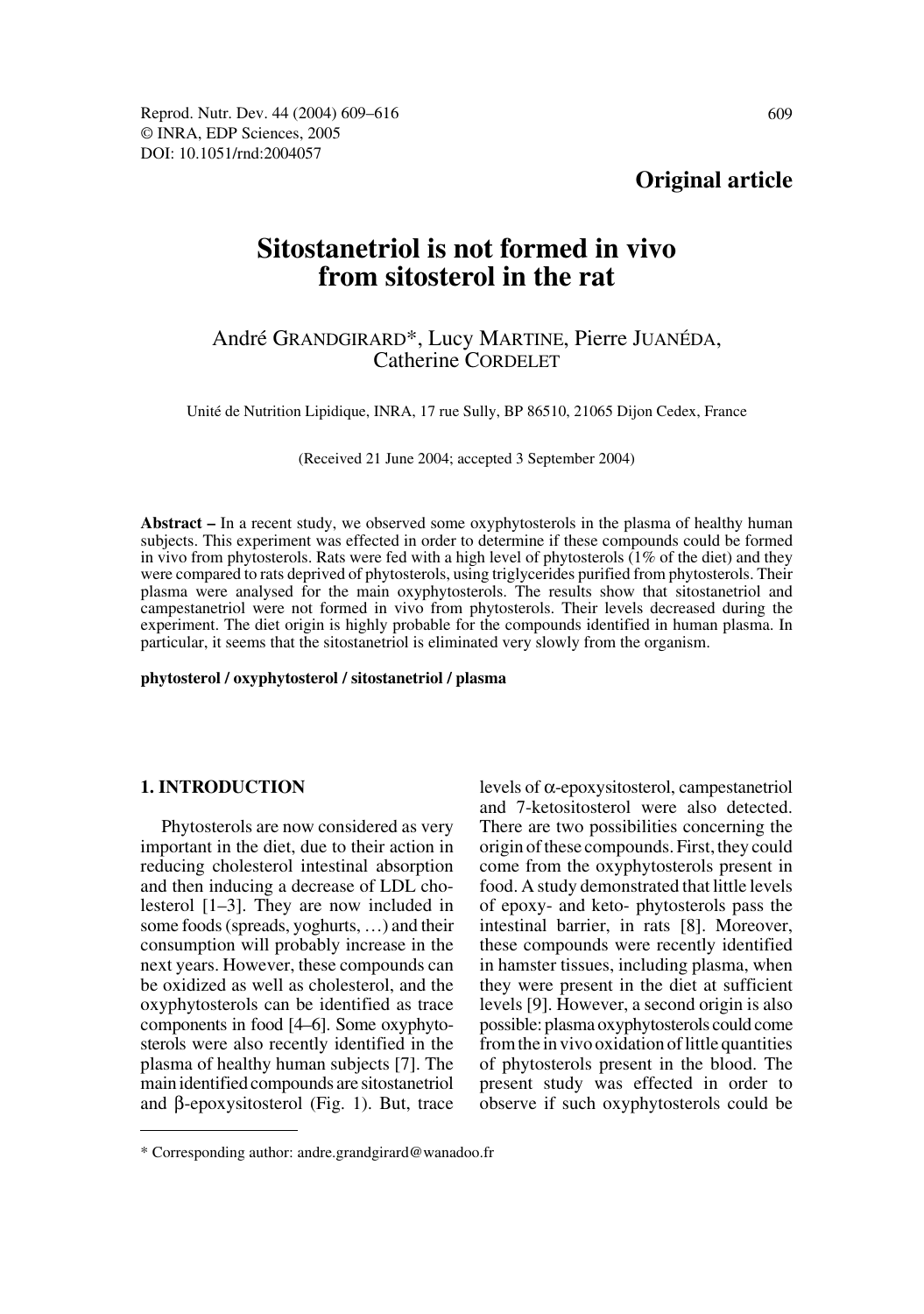

**Figure 1.** Structure of the main phytosterols and oxyphytosterols studied.

formed in vivo from unoxidized phytosterols in the rat.

# **2. MATERIALS AND METHODS**

# **2.1. Animal experiment**

### *2.1.1. Phytosterols*

The phytosterols included in the diet of rats of group C (as described later) were obtained from ICN Biomedicals (Orsay, France). They were immediately placed under argon and were protected using argon during the entire experiment. They were analyzed for phytosterols and oxyphytosterols using the methods described below. Their composition in phytosterols is noted in Table I. The phytosterols also contained trace levels of oxyphytosterols (7-ketobrassicasterol 52.1  $\mu$ g·g<sup>-1</sup>; 7-ketocampesterol

| <b>Table I.</b> Composition of the phytosterols $(\%)$ |  |  |
|--------------------------------------------------------|--|--|
| used in the group C diet.                              |  |  |

| <b>Sterols</b>                      | $%$ in weight |
|-------------------------------------|---------------|
| Cholesterol                         | 0.3           |
| <b>Brassicasterol</b>               | 3.3           |
| Campesterol                         | 26.7          |
| Campestanol                         | 0.5           |
| Stigmasterol                        | 13.7          |
| n.i.                                | 0.6           |
| 24-methylene cholesterol            | 0.3           |
| $\Delta$ 7-campesterol              | 0.4           |
| Clerosterol                         | 0.3           |
| Sitosterol                          | 51.9          |
| Sitostanol + $\Delta$ 5-avenasterol | 1.6           |
| $\Delta$ 7-sitosterol               | 0.2           |
| $\Delta$ 7-avenasterol              | 0.2           |

n.i.: not identified.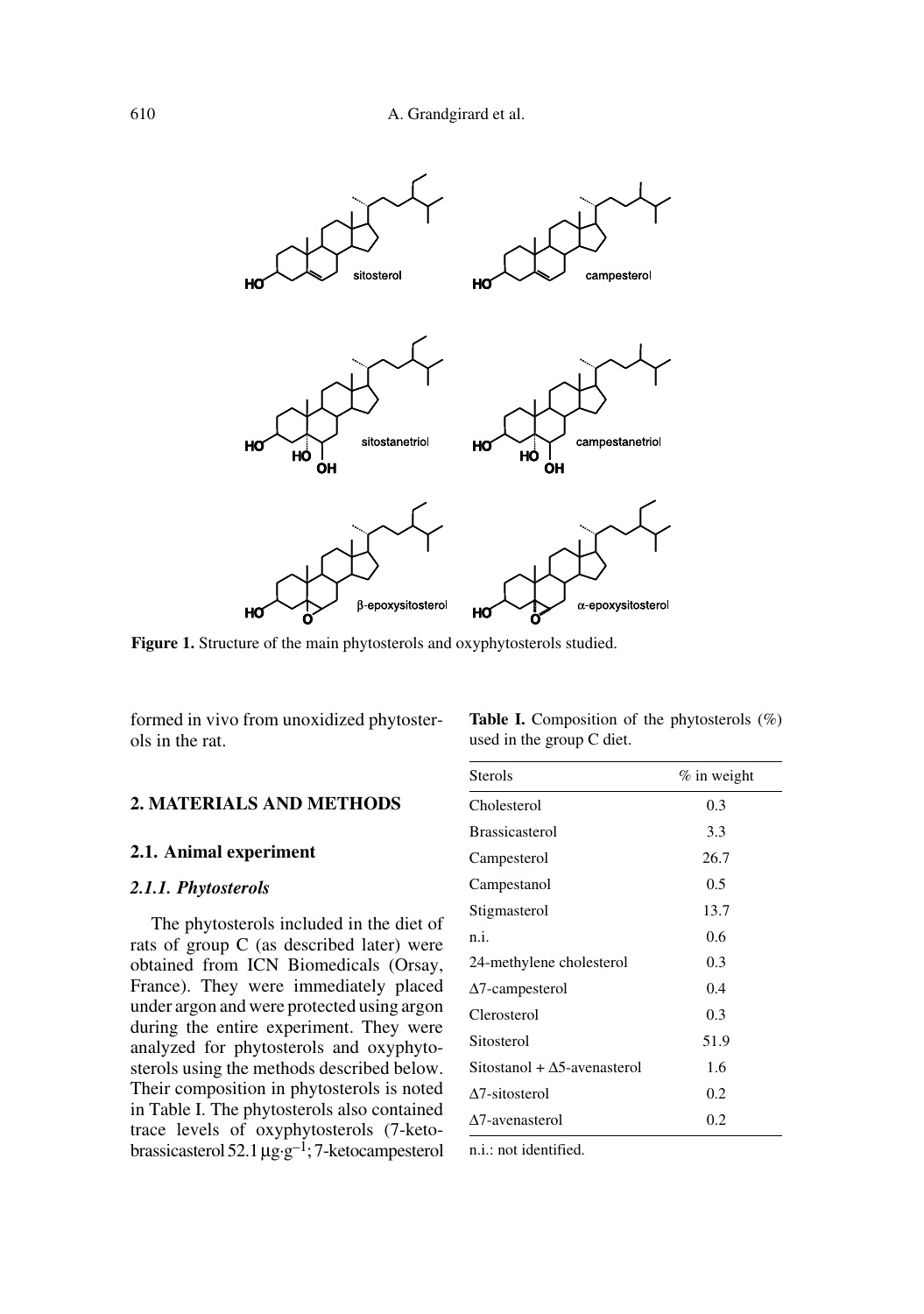|                                     | group A                                               | group B                        |                                              | group C                                                                             |  |
|-------------------------------------|-------------------------------------------------------|--------------------------------|----------------------------------------------|-------------------------------------------------------------------------------------|--|
|                                     | $(n = 11)$                                            | $(n = 11)$                     |                                              | $(n = 11)$                                                                          |  |
| pre-experimental                    | equilibrated diet including 4% purified triglycerides |                                |                                              |                                                                                     |  |
| period (2 weeks)                    | and 1% saccharose/starch                              |                                |                                              |                                                                                     |  |
| experimental<br>period<br>(2 weeks) | sacrifice<br>and blood<br>collection                  | idem as above                  |                                              | equilibrated diet including<br>4% purified triglycerides<br>and<br>1\% phytosterols |  |
|                                     |                                                       | sacrifice and blood collection |                                              | sacrifice and blood collection                                                      |  |
|                                     |                                                       | 7 samples                      | 4 samples                                    | 11 samples                                                                          |  |
|                                     |                                                       | normal analysis                | adding of<br>phytosterols during<br>analysis | normal analysis                                                                     |  |

**Figure 2.** Experimental design.

 $54 \mu$ g·g<sup>-1</sup>; sitostanetriol 27.2  $\mu$ g·g<sup>-1</sup>; 7-ketostigmasterol 39.9  $\mu$ g·g<sup>-1</sup>; 6-ketositostanol 25.7  $\mu$ g·g<sup>-1</sup>; 7-ketositosterol 101  $\mu$ g·g<sup>-1</sup>). This represented an oxidation of 0.027% of the phytosterols.

#### *2.1.2. Purified triglycerides*

A blend containing in weight 87% sunflower oil and 13% rapeseed oil was used, in order to supply sufficient polyunsaturated fatty acids amounts, with an adequate ratio between w3 and w6 fatty acids. The phytosterols of this blend were removed, using the method of Ostlund et al. [10]. After purification, the triglycerides contained only 38  $\mu$ g·g<sup>-1</sup> campesterol, 116  $\mu$ g·g<sup>-1</sup> sitosterol and some other compounds present as traces (∆5-avenasterol, ∆7-sitosterol, ∆7-avenasterol, gramisterol, cycloartenol, 24-methylene cycloartanol, citrostadienol). In this fraction, some oxyphytosterols were still identified, but were in such low quantities, that their quantitative evaluation was difficult and imprecise.

#### *2.1.3. Animals*

The experimental design is resumed in Figure 2. Thirty-three Wistar four-week old rats were obtained from Janvier (Le Genet St Isle, France). During a pre-experimental

period of two weeks, they were all fed with an equilibrated diet containing 4% purified triglycerides and 1% of a blend of starch/ saccharose  $(2/1; w/w)$ . Group A  $(11$  rats), was then sacrificed, after isoflurane anaesthesia. Their blood was collected from the aorta using EDTA and plasma was obtained by centrifugation. The two other groups were fed during two other weeks. Group B (11 rats) received the same control diet as before. Group C (11 rats) received  $1\%$  phytosterols and 4% urified triglycerides. At the end of the experimental period, they were sacrificed and their plasma was obtained, as previously described.

#### **2.2. Analyses**

#### *2.2.1. Sterol and oxysterol analyses*

Five to 7.5 mL of plasma were obtained from each rat and were used for analysis. The lipids of plasma were extracted using the method of Moilanen and Nikkari [11] modified by adding 0.05% butylhydroxytoluene (BHT) as the antioxidant. During all the analytical phases, argon was added when possible, in order to protect the compounds from oxidation. The lipids were saponified under argon, at room temperature, in the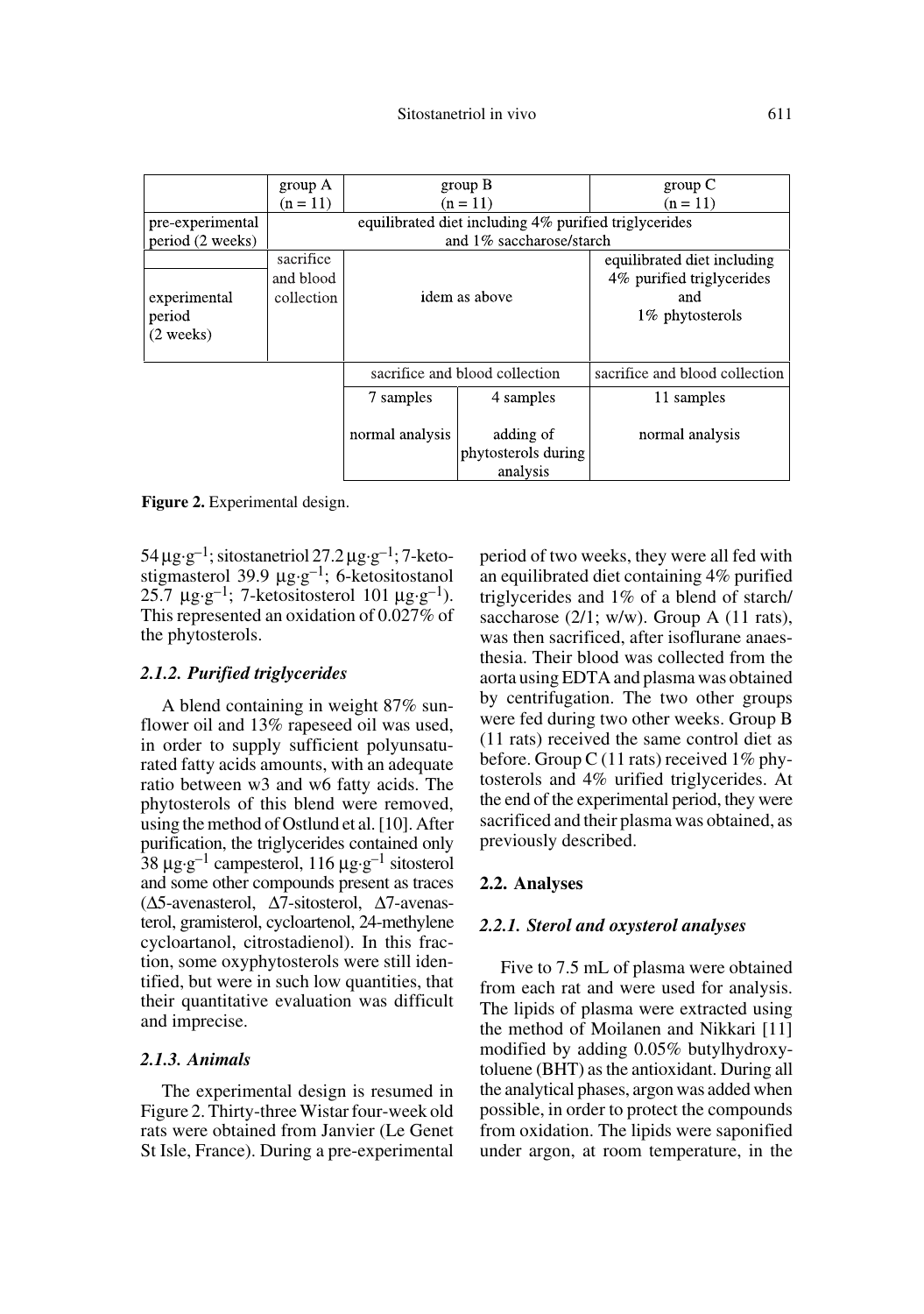dark, for 16 h, using 10 mL of 1 M ethanolic potassium hydroxide. The unsaponifiable components were then obtained using dichloromethane. A little part (5%) of the unsaponifiable fraction was used directly for phytosterol and cholesterol analysis. They were transformed in trimethylsilyl ether (TMSE) derivatives and analyzed by gas chromatography (GC) and gas chromatography coupled to electron impact mass spectrometry (GC-MS), as described below. The main part of the unsaponifiable fraction was used to determine the oxyphytosterols. They were diluted in 500 µL of hexane/tertio-butylmethyl-ether (TBME) (90/10 by vol) and purified using solid phase extraction (SPE) on silica cartridges (LC-Si, 3 mL, 500 mg Supelco, L'Isle d'Abeau, France) using successively 35 mL of hexane/TBME (90:10 by vol) and 15 mL of hexane/TBME (80:20 by vol). As recommended by Lai et al. [12], a vacuum manifold (Supelco) was used to ensure a regular solvent flow rate of  $0.6$  mL $\cdot$ min<sup>-1</sup> through the cartridge. The oxysterols were then obtained with 10 mL of acetone. Two micrograms of 5α-cholestane were added as the internal standard. After evaporation of the solvent, the samples were redissolved in 200 µL of anhydrous pyridine and 200 µL of BSTFA containing 1% TMCS were added. The TMSE derivatives were obtained by heating 30 min at 55 °C. The reagents were evaporated under nitrogen and the residue was dissolved in hexane for GC and GC-MS analyses.

#### *2.2.2. Gas chromatography*

The analyses were effected using a Trace GC 2000 Thermo Finnigan gas chromatograph (Rodano, Italia), equipped with a splitless injector (temperature 290 °C) and a flame ionization detector operated at 300 °C and a DB5-MS, 0.25  $\mu$ m film thickness, 30 m  $\times$ 0.25 mm i.d. fused silica capillary column (J&W Scientific, Folsom, CA). Helium was the carrier gas. After 1 min at  $50^{\circ}$ C, the oven temperature was raised from 50 °C to 275 °C at 20 °C·min<sup>-1</sup>, then at 1 °C·min<sup>-1</sup> until 290 °C. The completion of the analyses was effected at 290 °C. The chromatographic data processing was effected using Diamir software (JMBS Developpements, Fontaine, France).

## *2.2.3. Gas chromatography coupled to mass spectrometry*

Gas-liquid chromatography coupled to electronic impact mass spectrometry was effected using a 6890 Hewlett Packard gas chromatograph coupled to a HP 5973 mass spectrometer (Agilent Technologies, Palo Alto, Ca, USA). The injection was made in the splitless mode. The same column operated under identical temperature conditions as the GC was used. The transfer line was maintained at 300 °C. The mass spectrometer was operated in the electronic impact mode, with an ionization energy of 70 eV.

# *2.2.4. Monitoring of artifact sterol oxide formation during analysis*

The blend of phytosterols already used was submitted to four successive crystallisations in acetone. The product obtained was purified two times on silica cartridges, as described before for oxyphytosterols, in order to remove the eventual oxyphytosterols. It contained 69.3% of campesterol, 28.8% of sitosterol, 1.1% of brassicasterol and 0.7% of stigmasterol and not any oxyphytosterol was measured in this blend. Eight hundred and seventy-two micrograms of this blend were added to each of four samples of group B plasma. This amount allowed to bring to these samples the mean amount of sitosterol already measured in some samples of group C. It also furnished a high level of campesterol. The analysis was then effected as already described.

#### *2.2.5. Statistical analysis*

The significance of the differences between groups was evaluated using the analysis of variance and the Newman-Keuls test. A *P* value of less than 0.05 was considered as significant.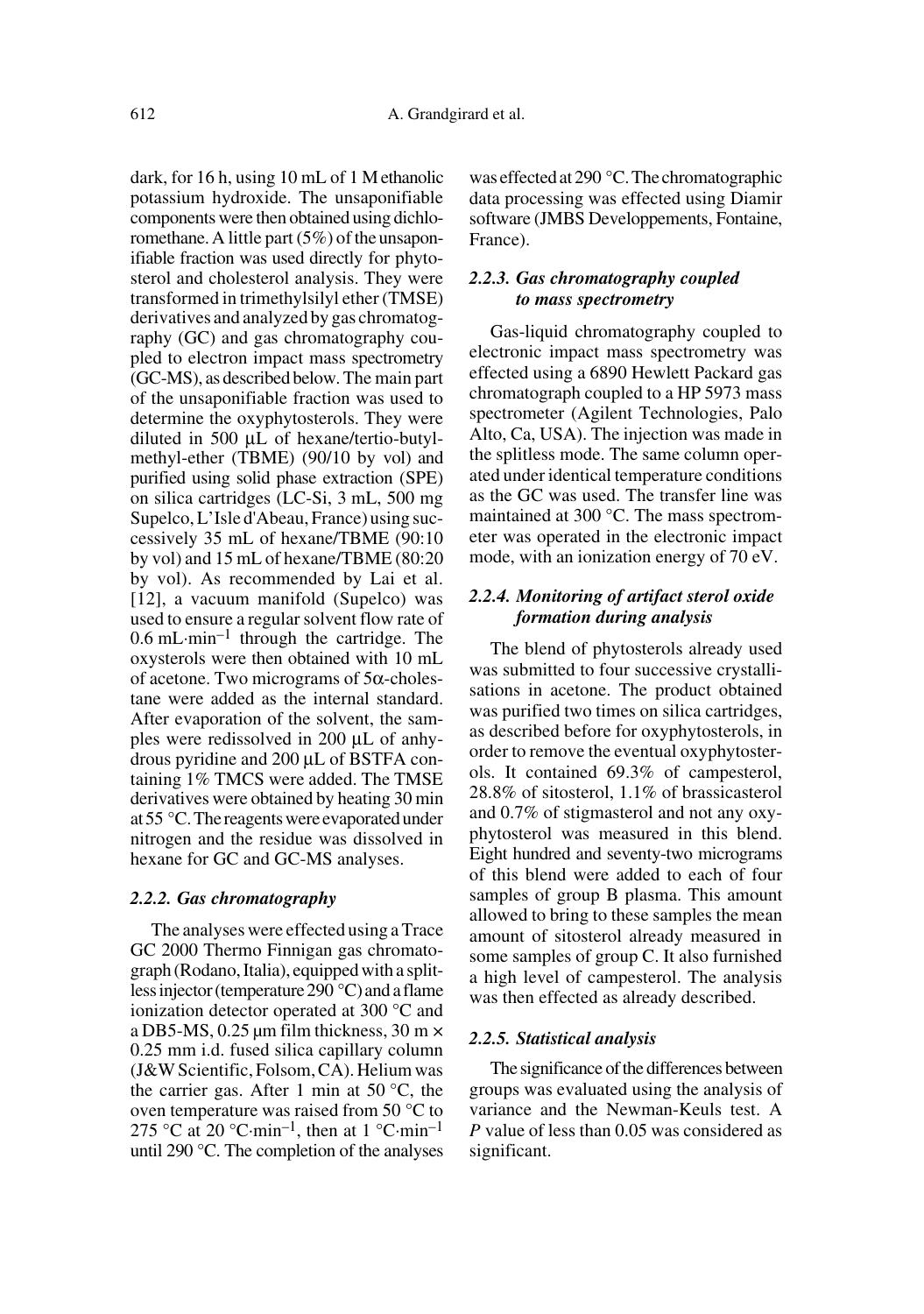| Diet groups | А                        | в<br>without addition of with addition of<br>phytosterols during phytosterols during<br>analysis (7 rats) | в<br>analysis (4 rats)  | В<br>total group<br>$(11$ rats) |                           |
|-------------|--------------------------|-----------------------------------------------------------------------------------------------------------|-------------------------|---------------------------------|---------------------------|
| Cholesterol | $540.3 \pm 84.2^{\circ}$ |                                                                                                           |                         | $607.5 \pm 155.4^{\circ}$       | $563.5 \pm 136.5^{\circ}$ |
| Campesterol | $4.2 \pm 1.1^a$          | $2.8 \pm 0.6^{\rm b}$                                                                                     | $90.6 \pm 10.5^{\circ}$ |                                 | $37.4 \pm 7.9^{\rm d}$    |
| Sitosterol  | $5.8 \pm 1.8^{\circ}$    | $4.1 \pm 0.6^{\rm b}$                                                                                     | $41.7 \pm 6.0^{\circ}$  |                                 | $45.8 \pm 9.6^{\circ}$    |

**Table II.** Phytosterols and cholesterol in rat plasma ( $\mu$ g·mL<sup>-1</sup> plasma).

Stigmasterol and ∆5-avenasterol were also identified as trace components, but they were not calculated, due to the coelution with other compounds.

a,b,c,d Different superscripts mean that there is a significant difference between groups, at the 5% level of *P*.

#### **3. RESULTS AND DISCUSSION**

#### **3.1. Plasma sterols**

The plasma cholesterol (Tab. II) was not different between the three groups, probably due to high individual variability. Concerning the phytosterol levels, we can see that the sitosterol and campesterol contents decreased during the two weeks of the experiment (a comparison between groups A and B). So, after four weeks without phytosterols in the diet, the phytosterols were still observed in the plasma. However, their level decreased slowly. It is generally thought that the phytosterols are rapidly metabolised and eliminated from the body [13]. Our results show that a little part of these compounds can remain for some weeks, in the rat.

Group B was the control group. These rats did not receive phytosterols in their diet. However, we decided to add phytosterols in the plasma of four of these animals, in order to observe an eventual formation of artifact oxyphytosterols during analysis. It can be observed that the sitosterol plasma level of these rats was not different from that of group C, fed with phytosterols. This was then a good way to monitor of artifact sterol oxide formation during analysis. A high level of campesterol was also added in the plasma of these four animals. It was better to observe the eventual formation of artifacts.

#### **3.2. Plasma oxyphytosterols**

Important progress was recently effected for the identification of oxyphytosterols [6, 14–17]. However, the quantification of each individual oxyphytosterol is still a difficult challenge, due to the fact that several oxyphytosterols are eluted together [6] and that these compounds are not commercial and have to be synthesized. Very numerous syntheses would be necessary. The ideal way would be to obtain individual deuterated compounds and then to use them as standards for quantification using single ion monitoring (SIM) in GC-MS. This is not actually possible, due to the lack of commercial pure deuterated sitosterol. For this study, we restricted the analysis to the compounds which were well separated during the GC analysis, and were present in sufficient amounts. We quantified β-epoxysitosterol, campestanetriol and sitostanetriol. The 7-keto derivatives of sitosterol and campesterol were present as traces, but were not quantified due to coelution with unknown compounds. α-epoxysitosterol was present in little amounts in the peak of 27-hydroxycholesterol, but it was not possible to quantify it, using our analysis conditions. The epoxy-derivatives of campesterol were also identified in some samples, as described later, but they have the same retention time as unknown compounds.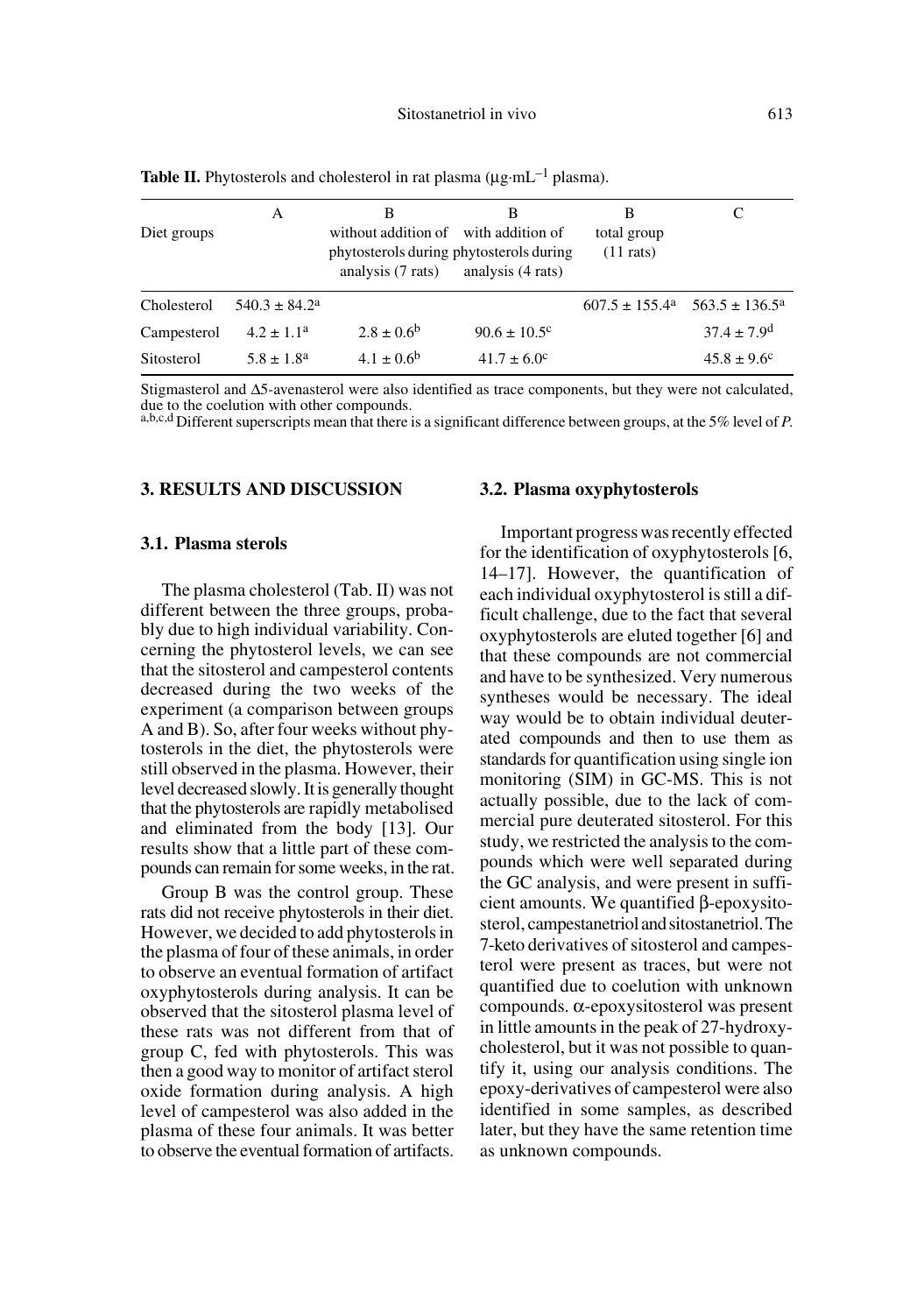| Diet groups              | А                        | в<br>without adding of<br>phytosterols during<br>analysis (7 rats) | В<br>with adding of<br>phytosterols during<br>analysis (4 rats) |                           |
|--------------------------|--------------------------|--------------------------------------------------------------------|-----------------------------------------------------------------|---------------------------|
| $\beta$ -Epoxysitosterol | $197.8 \pm 71.7^{\circ}$ | $37.8 \pm 20.3^{\rm b}$                                            | $279.5 \pm 162.3^{\circ}$                                       | $310.0 \pm 240.3^{\circ}$ |
| Campestanetriol          | $5.4 \pm 7.5$            |                                                                    |                                                                 |                           |
| Sitostanetriol           | $260.1 \pm 69.1^a$       | $21.1 \pm 4.3^{\circ}$                                             | $19.9 \pm 6.7^{\rm b}$                                          | $19.0 \pm 5.6^{\rm b}$    |

**Table III.** Oxyphytosterols in rat plasma ( $ng·mL^{-1}$  plasma).

a,b,c,d Different superscripts mean that there is a significant difference between groups, at the 5% level of *P*.

The results concerning the oxyphytosterols are presented in Table III. The pre-experimental period was effected, in order to wash out the oxyphytosterols eventually present. This was not fully efficient and some important oxyphytosterols were still observed at the beginning of the experiment (group A). The first result is that the amounts of all the measured oxyphytosterols decreased during the two weeks of the experiment (comparison between A and B). The sitostanetriol level fell from 260.1 to  $21.1 \text{ ng-m}L^{-1}$ . The campestanetriol level was  $5.4 \text{ ng} \cdot \text{mL}^{-1}$  at the beginning of the experiment and was not detectable two weeks after. These phytotriols have been observed in human plasma [7], and sitostanetriol was also observed in tissues of hamsters fed with oxyphytosterols [9]. It is possible that these compounds were issued from oxyphytosterols ingested by the animals before the experiment and that sitostanetriol requires a long time for metabolism or excretion. The amount of β-epoxysterol also decreased from 197.8 to 37.8 ng·mL<sup>-1</sup>. The same explanation as for phytotriols is possible. However, the plasmas of group B, which were added with phytosterols, presented a high level of β-epoxysitosterol, equivalent to that of the animals of group C, which were fed with phytosterols. Moreover, it was also possible to detect β-epoxycampesterol in these four rats, as well as a smaller level of α-epoxycampesterol. It was not possible to quantify these epoxycampesterols due to coelution with unknown compounds. But, it is evident that a big part of these epoxy-compounds are artefacts. It is then not possible to observe an eventual formation of phytosterol epoxides in vivo. An experiment using the stable isotope of oxygen already did not allow to observe the formation of epoxycholesterols in rats in vivo [18]. In a recent experiment [7], we did not observe artifact formation, using the same method. However, in this case, sitosterol was smaller (more than twenty-one times less). In the present experiment, we used a very high level of phytosterols (1% of the diet), in order to better observe an eventual formation of oxyphytosterols in vivo. In spite of all the precautions used to limit the artifact formation during the analyses, some epoxidation happened and did not allow to observe an eventual formation of epoxides in vivo.

It is, however, evident that the phytotriols were not artifacts. The levels of sitostanetriol and campestanetriol were not different in rats of group C and in those of group B (with the addition of phytosterols during analysis or not). These phytotriols were not formed in vivo from the corresponding phytosterols. There is then a very high probability of a diet origin for the presence of these compounds in human plasma [7]. Some epoxyphytosterols are present as trace compounds in foods. They could be partly transformed into phytotriols in the stomach [19] and a small level could pass the intestinal barrier [8]. A recent experiment [9] also allowed to observe the incorporation of main oxyphytosterols in tissues (plasma, aorta,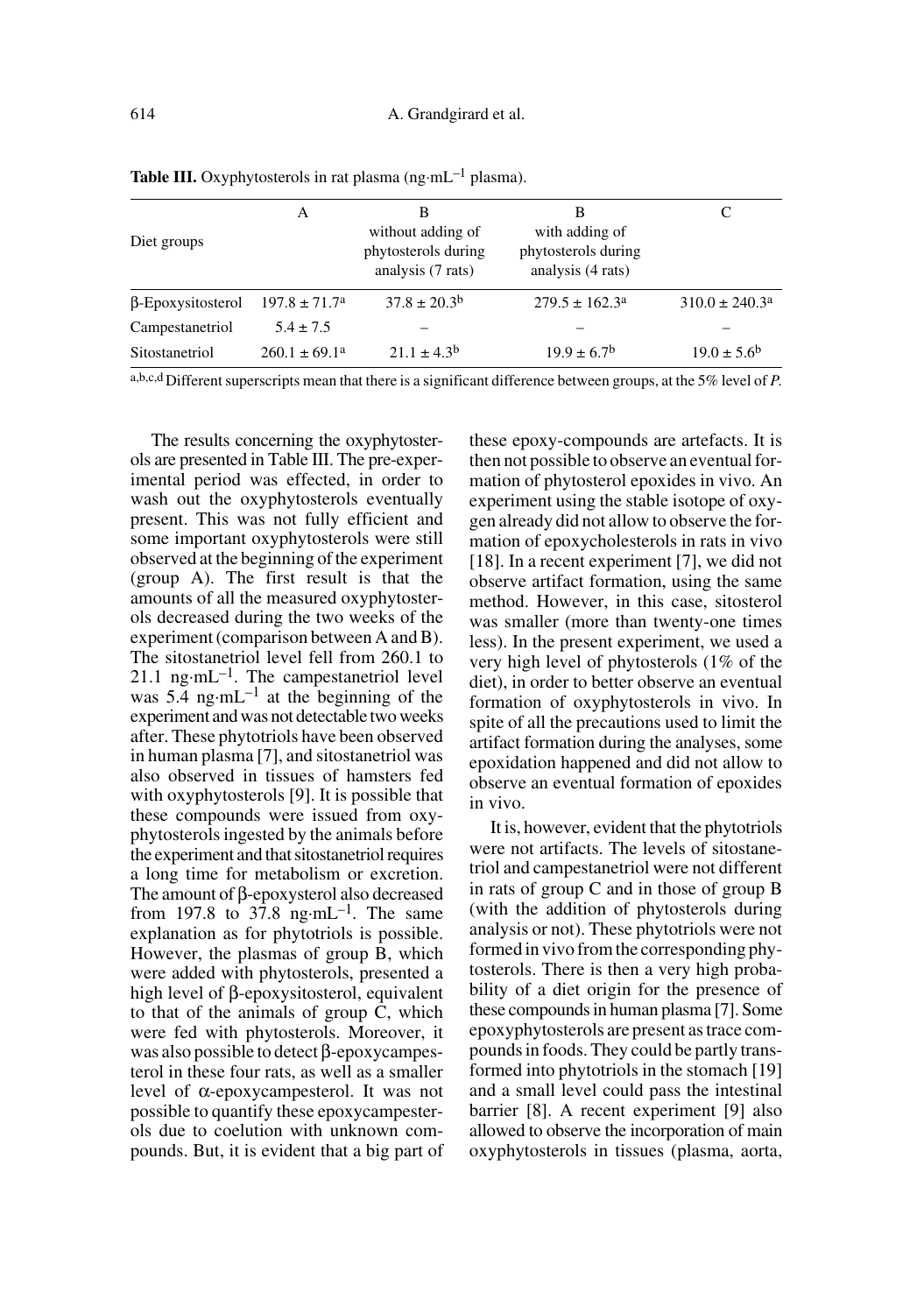liver, kidneys and heart), when they were abundant in the diet, but also to observe sitostanetriol in these tissues, when the level of oxyphytosterols was low in the diet or even in control rats, not receiving any oxyphytosterol in their diet. The metabolism and/or excretion of sitostanetriol is probably rather long. In the present experiment, it was still observed four weeks after the beginning of a purified diet, even if a decrease of the level was evident between the last two weeks.

It would now be interesting to find out if this compound could have physiological effects. The consumption of phytosterols will indeed probably increase in the next years and it will be very difficult to prevent a little oxidation of these compounds in food [20]. Cholestanetriol, the analogous compound issued from cholesterol, is described as cytotoxic [21] and its possible involvement in atherosclerosis was pointed out [22, 23]. It would be very important to study if sitostanetriol presents the same effects.

### **REFERENCES**

- [1] Piironen V, Lindsay DG, Miettinen TA, Toivo J, Lampi AM. Plant sterols: biosynthesis, biological function and their importance to human nutrition*.* J Sci Food Agric 2000, 80: 939–966.
- [2] Plat J, Kerckhoffs DAJM, Mensink RP. Therapeutic potential of plant sterols and stanols*.* Curr Opin Lipidol 2000, 11: 571–576.
- [3] Moreau RA, Whitaker BD, Hicks KB. Phytosterols, phytostanols, and their conjugates in foods: structural diversity, quantitative analysis, and health-promoting uses*.* Progr Lipid Res 2002, 41: 457–500.
- [4] Daly GG, Finocchiaro ET, Richardson T. Characterization of some oxidation products of beta-sitosterol*.* J Agric Food Chem 1983, 31: 46–50.
- [5] Dutta PC, Savage GP, Formation and content of phytosterol oxidation products in foods. In: Guardiola F, Dutta PC, Codony R, Savage GP (Eds), Cholesterol and phytosterol oxidation products. Analysis, occurrence, and biological

effects, AOCS Press, Champaign (Illinois), 2002, p 319–334.

- [6] Grandgirard A, Martine L, Joffre C, Juaneda P, Berdeaux O. Gas chromatographic and mass spectrometric identification of mixtures of oxyphytosterol and oxycholesterol derivatives. Application to a phytosterol-enriched food*.* J Chromatogr A 2004, 1040: 239–250.
- [7] Grandgirard A, Martine L, Demaison L, Cordelet C, Joffre C, Berdeaux O, Semon E. Oxyphytosterols are present in plasma of healthy human subjects*.* Br J Nutr 2004, 91: 101–106.
- [8] Grandgirard A, Sergiel JP, Nour M, Demaison-Meloche J, Ginies C. Lymphatic absorption of phytosterol oxides in rats*.* Lipids 1999, 34: 563–570.
- [9] Grandgirard A, Delaison-Meloche J, Cordelet C, Demaison L. Incorporation of oxyphytosterols in tissues of hamster. Reprod Nutr Dev 2004, 44: 599–608.
- [10] Ostlund RE, Racette SB, Okeke A, Stenson WF. Phytosterols that are naturally present in commercial corn oil significantly reduce cholesterol absorption in humans*.* Am J Clin Nutr 2002, 75: 1000–1004.
- [11] Moilanen T, Nikkari T. The effect of storage on the fatty acid composition of human serum*.* Clin Chim Acta 1981, 114: 111–116.
- [12] Lai SM, Gray JI, Zabik ME. Evaluation of solid phase extraction and gas chromatography for determination of cholesterol oxidation products in spray-dried whole egg*.* J Agric Food Chem 1995, 43: 1122–1126.
- [13] Sanders DJ, Minter HJ, Howes D, Hepburn PA. The safety evaluation of phytosterol esters. Part 6. The comparative absorption and tissue distribution of phytosterols in the rat*.* Food Chem Toxicol 2000, 38: 485–491.
- [14] Dutta PC, Determination of phytosterol oxidation products in foods and biological samples. In: Guardiola F, Dutta PC, Codony R, Savage GP. (Eds), Cholesterol and phytosterol oxidation products. Analysis, occurrence, and biological effects, AOCS Press, Champaign (Illinois), 2002, p 335–374.
- [15] Johnsson L, Dutta PC. Characterization of side-chain oxidation products of sitosterol and campesterol by chromatographic and spectroscopic methods*.* J Am Oil Chem Soc 2003, 80: 767–776.
- [16] Johnsson L, Andersson RE, Dutta PC. Sidechain autoxidation of stigmasterol and analysis of a mixture of phytosterol oxidation products